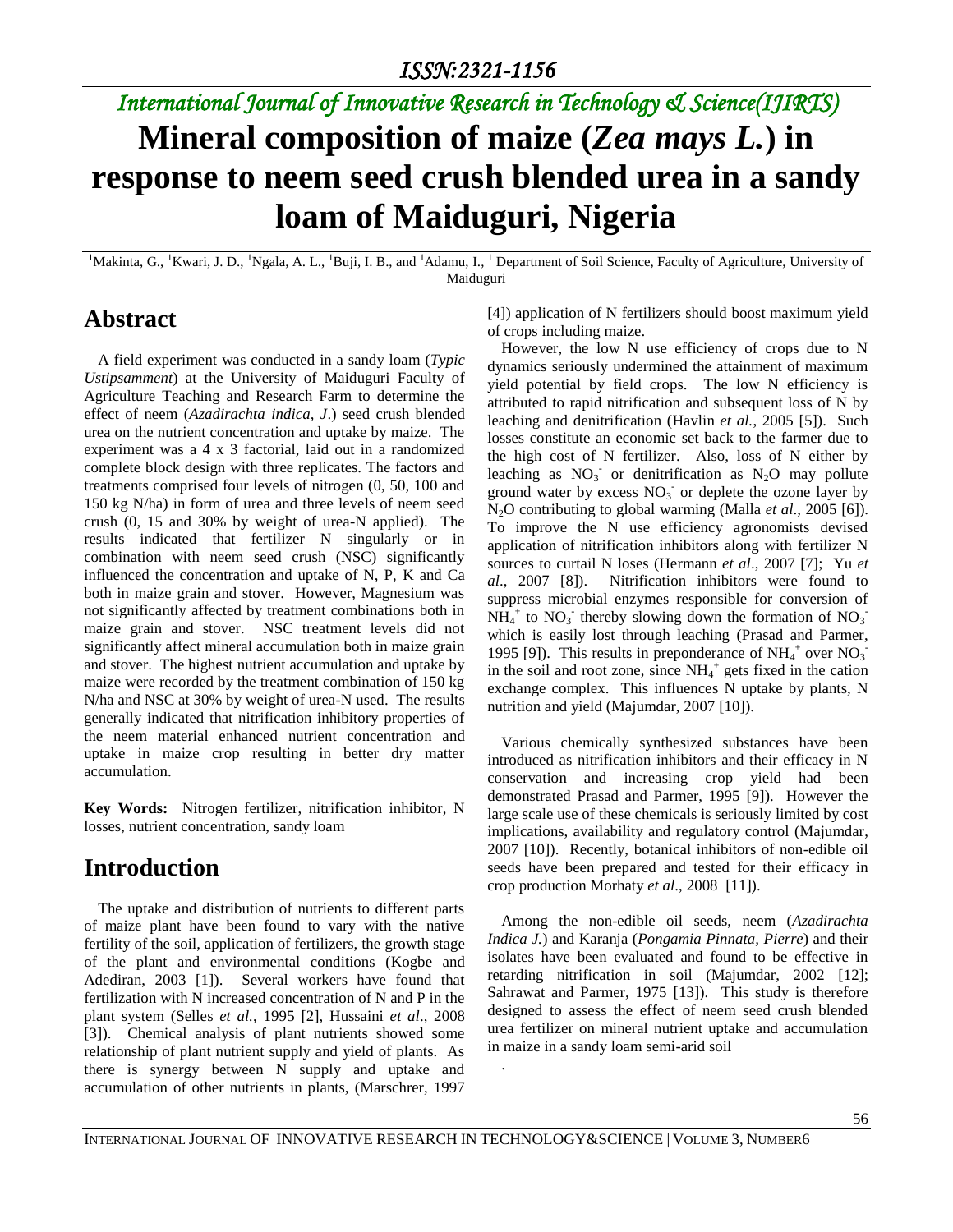# *International Journal of Innovative Research in Technology & Science(IJIRTS)*

### **Materials and Methods**

A field experiment was conducted in the University of Maiduguri Faculty of Agriculture Teaching and Research Farm to evaluate the effect of neem seed crush treated urea on mineral composition of maize in a sandy loam in semiarid, Nigeria. The site was located at  $11^050^{\prime}$ N and  $12^015^{\prime}$ E, with an altitude of 345m above sea level. Annual rainfall and monthly temperature ranges from 440-866mm and 28.5- 32.8  $\rm{^0C}$ , respectively. The soil of the trial site had been classified as *Typic Ustipsamment* according to the USDA classification (USDA Soil Survey Staff 2003 [14]).

#### **Soil sample collection and analysis**

Representative soil samples were taken at the depth of 0- 15cm from ten different locations and analyzed for physicochemical properties before treatment application. The soil samples were air-dried crushed and passed through 2-mm sieve and kept in air-tight bags before analysis. Exchangeable K, Na, Ca and Mg were extracted with a neutral solution of 1N NH4OAc (pH 7.0). Potassium, and Na were determined by flame photometer, Ca and Mg by the atomic absorption spectrophometer (AAS). Soil pH was measured in 1:2.5 soil:  $H_2O$  suspension using glass electrode digital pH meter. Particle size distribution was determined by Bouyoucos hydrometer model No. 4427 ASTM 152H according to the procedure described by Gee and Orr, 2002 [15]. The field capacity was determined by the procedure described by Black (Dane and Topp, 2002[16]).

#### **Preparation of the neem seed crush**

Mature neem seeds were collected and thoroughly dried in a shade. The seeds were crushed and winnowed to separate shells from the kernels. Care was taken to ensure that only brown kernels were used and those not of this colour sorted out and removed. The kernels were then ground to fine powder using clean mortar and pestle. The neem kernel powder was passed through 1mm-sieve and weighed at rates of 0, 15 and 30% by weight of urea applied. The treatments were kept in polythene bags ready for field application. To obtain a fine neem powder and urea fertilizer blend, acetone was applied to the mixture at the rate of 2 ml/100 g of urea.

#### **Treatments and experimental design**

A 4 x 3 factorial experiment was arranged in a randomized complete block design with three replicates. The factors and treatment levels were N (0, 50, 100, and 150 kg/ha), in the form of urea and neem seed crush (0, 15 and 30% by weight of urea used). Phosphorus and potassium were applied at the rates of 60 kg  $P_2O_5$  and 30 kg  $K_2O$  per hectare in the form of

single superphosphate and muriate of potash, respectively as a basal dose at planting. The net plot size was 5 m x 4 m with an alley of 1 m between plots. The maize variety, DMR-ESR (W) was chosen as the test crop for its good adaptability to the semi-arid agro ecological zone (FPDD, 1989 [17]).

#### **Plant sample collection and analysis**

Samples for plant tissue analysis were taken from each plot, dissected into grains, cobs and stover and oven-dried at  $70<sup>o</sup>C$  to constant weight before grinding with a Wiley mill and passed through 0.5 mm sieve. The samples were chemically analyzed to determine their contents of nitrogen, phosphorus, potassium, calcium and magnesium. Concentrations of all the elements were expressed on a dry weight basis and the nutrient uptake and accumulation were calculated using the respective dry weights.

Total nitrogen concentration was determined by the micro-Kjeldhal method. For the determination of the remaining elements, plant samples were first subjected to wet digestion. From the digest, various elements were read using appropriate procedures. Phosphorus content was determined colometrically on spectrophotometer using the Vanado-Molybdate yellow method. A flame photometer was used to determine K, while Ca and Mg were determined using atomic absorption spectrophotometer (AAS).

#### **Statistical analysis**

Data collected from field observations were subjected to the analysis of variance (ANOVA). The treatment means were compared using the least significant difference and the Duncan multiple range test (DMRT) methods. The statistical analyses were conducted based on the procedure described by Gomez and Gomez, 1984 [18].

# **Results and Discussion**

#### **Soil physical and chemical properties**

The physico-chemical properties of the soils of the experimental site was presented in Table 1. The soil of the trial site was sandy loam in texture and of neutral reaction. The organic carbon and total N contents were low, probably due to low turnover of plant biomass and high rate of organic matter mineralization as suggested by Chiroma *et al.*  $(2002[19])$ . The C : N ratio was narrow apparently due to high rate of organic matter oxidation. The low CEC of the soils may be due to predominant sandy fraction of the soil. Rayar and Haruna, (1988 [20]) observed that the general low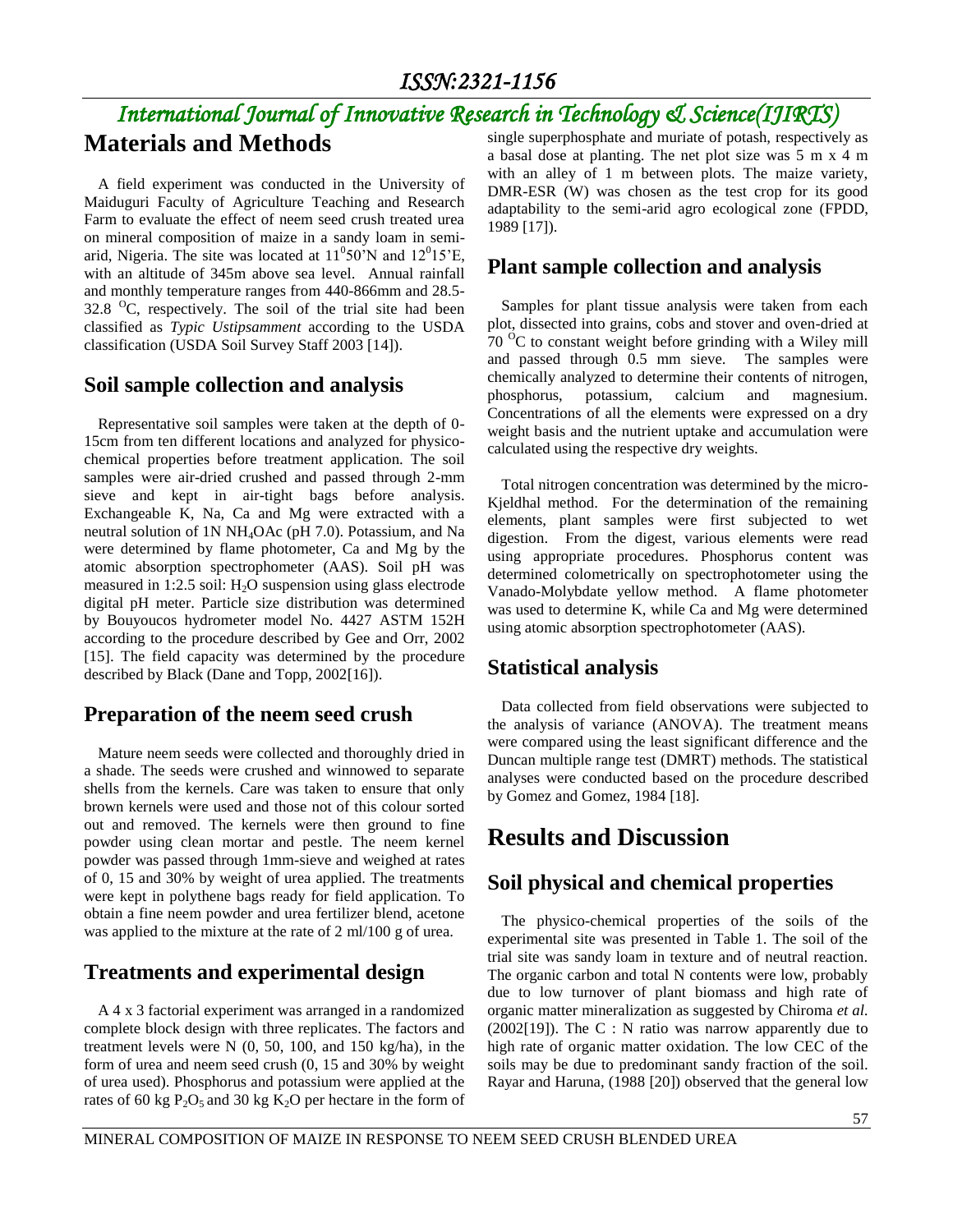# *International Journal of Innovative Research in Technology & Science(IJIRTS)*

organic matter content and low N status of these sandy soils markedly affected their productivity.

### **Effect of nitrogen rates and neem seed crush levels on nutrient concentration in maize grain**

The result on the main effects of nitrogen and neem seed crush (NSC) on nutrient concentration of maize grain is presented in Table 2. The result shows that there is a significant ( $P < 0.05$ ) effect of N treatment levels on the nutrient concentration. N levels at  $150 \text{ kg N} \text{ ha}^{-1}$  recorded an increase in N, P, K, Ca and Mg content of 138.4, 239.0, 28.0, 67.0 and 30.0% over the control, respectively. At the 100 kg N ha<sup>-1</sup> level increase in nutrient contents were 69.0, 115, 68, 100 and 35 % over the control for N, P, K, Ca and Mg, respectively. The N level at 50 kg  $ha^{-1}$  which is also significantly ( $P < 0.05$ ) higher than the control, recorded N, P, K, Ca and Mg content of 67.0, 108.0, 43.0, 67 and 15% increase over the control. The results clearly showed that great degree of synergy existed between N application and accumulation of other mineral nutrients in maize grain. This may be due to production of small roots and root hairs which increase the surface area for absorption of nutrients by maize as opined by Eltelib *et al*. (2006 [21]).

**Table 1: Physico-chemical properties of the experimental soil** 

| <b>Properties</b>                      | Value                |
|----------------------------------------|----------------------|
| pH $(1:2.5)$ H <sub>2</sub> O          | 6.85                 |
| $EC (dSm^{-1})$                        | $7.5 \times 10^{-3}$ |
| Organic carbon (g/kg)                  | 4.40                 |
| Total $N$ (g/kg)                       | 0.80                 |
| $C:$ N ratio                           | 5.50                 |
| Available P(Bray II, mg/kg)            | 5.30                 |
| Exchangeable, Na (Cmol (+)/kg)         | 1.20                 |
| Exchangeable, K (Cmol (+)/kg)          | 0.29                 |
| Exchangeable, Ca $(Cmol (+)/kg)$       | 4.27                 |
| Exchangeable, Mg $(Cmol (+)/kg)$       | 2.18                 |
| Exchangeable, acidity (Cmol $(+)/kg$ ) | 0.30                 |
| ECEC (Cmol $(+)/kg$ )                  | 8.24                 |
| Field capacity (%)                     | 38.45                |
| Particle size analysis (g/kg)          |                      |
| Sand                                   | 701                  |
| Silt                                   | 153                  |
| Clay                                   | 146                  |
| <b>Textural class</b>                  | Sandy loam           |

The main effect of nitrogen rates and neem seed crush (NSC) levels on the nutrient concentration in maize grain is indicated in Table 2. NSC levels only significantly influenced N and P content of maize grain. The concentrations of K, Ca and Mg are not significantly affected by NSC additions. At the 15% NSC level the N and P contents increased by 16.10 and 4.0% over the control, while at the 30% NSC level, N and P contents of maize grain were increased by 5.1 and 28.0% over the control, respectively. The effect of NSC may not be unconnected with the nitrification inhibitory properties of NSC to conserve the added N which is utilized by maize crop for better root function and absorption of N and P, thus concurring with the findings of Schwab and Murdock (2010 [22]) and Goos (2008 [23]).

**Table 2: Effect of nitrogen rates and neem seed crush levels on nutrient concentration (g/kg) in maize grain**

| <b>Treatments</b>     | N     | P    | Κ     | Ca   | Mg    |  |  |  |  |  |
|-----------------------|-------|------|-------|------|-------|--|--|--|--|--|
| N rate (kg/ha)        |       |      |       |      |       |  |  |  |  |  |
| 0                     | 13.80 | 1.30 | 14.00 | 3.00 | 20.00 |  |  |  |  |  |
| 50                    | 23.10 | 2.70 | 20.00 | 5.00 | 23.00 |  |  |  |  |  |
| 100                   | 23.30 | 2.80 | 23.50 | 6.00 | 27.00 |  |  |  |  |  |
| 150                   | 32.90 | 4.40 | 31.90 | 5.00 | 26.00 |  |  |  |  |  |
| SE <sub>±</sub>       | 0.73  | 0.35 | 0.30  | 0.70 | 0.60  |  |  |  |  |  |
| LSD $(0.05)$          | 1.53  | 0.73 | 0.60  | 1.68 | 1.83  |  |  |  |  |  |
| NSC level $(\% )$     |       |      |       |      |       |  |  |  |  |  |
| 0                     | 21.80 | 2.50 | 24.10 | 0.40 | 28.00 |  |  |  |  |  |
| 15                    | 25.30 | 2.60 | 23.80 | 0.50 | 22.00 |  |  |  |  |  |
| 30                    | 24.20 | 2.20 | 23.00 | 0.60 | 26.00 |  |  |  |  |  |
| SE <sub>±</sub>       | 1.10  | 0.32 | 0.22  | 0.10 | 0.40  |  |  |  |  |  |
| LSD <sub>(0.05)</sub> | 2.30  | 0.68 | ns    | ns   | ns    |  |  |  |  |  |

 $ns = not significant.$ 

#### **Effect of nitrogen rates and neem seed crush levels on nutrient concentration in maize stover**

The result in Table 3 shows the main effects of N and NSC on nutrient concentration in maize stover. The N treatment levels significantly  $(P < 0.05)$  affected the concentration of nutrients in maize stover. The response generated by N levels was linearly increased from the lowest to the highest treatment levels. The highest percent increase over the control was recorded by  $150 \text{ kg}$  N ha<sup>-1</sup>. The magnitude of the increase for N, P, K, Ca and Mg were 65.2, 193.3, 66.0, 61.0 and 36.4% over the control, respectively. The N level at 100 kg ha<sup>-1</sup> also significantly ( $\overline{P}$  < 0.05) increased the nutrient content of maize stover. The percent increase over control were 26.0, 86.7, 55.0, 56.52 and 27.30% for N, P, K, Ca and Mg contents, respectively. The positive effect of N fertilization on nutrient concentration and uptake by maize was corroborated by Yu *et al*. (2007 [8]).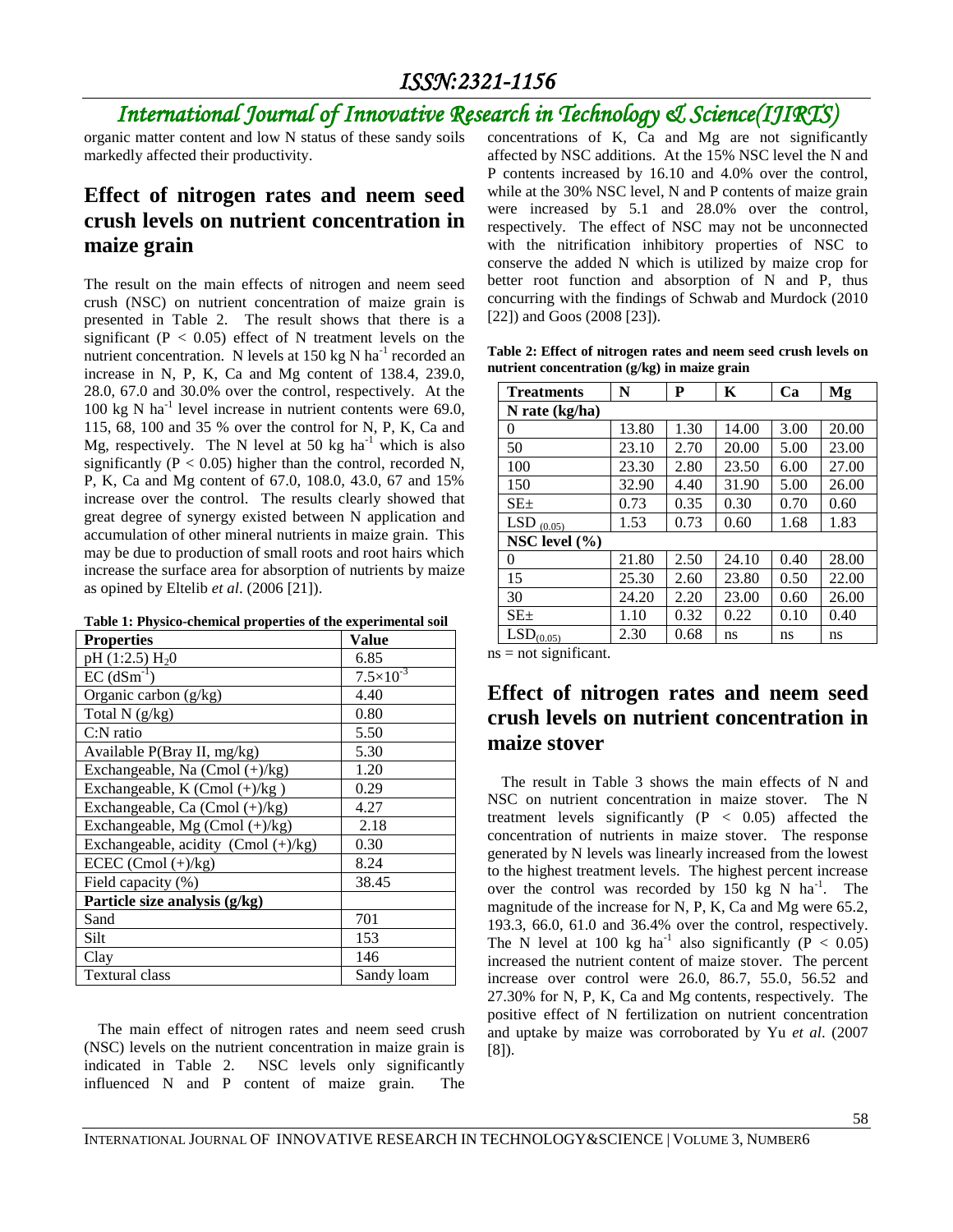# *International Journal of Innovative Research in Technology & Science(IJIRTS)*

The NSC levels also significantly ( $\overline{P}$  < 0.05) influenced N, P. K concentration of maize stover, while Ca and Mg contents of stover were not significantly affected. The NSC at 30% increased maize stover concentration of N, P, K, by 25.4, 28.0 and 4.50% over the control, respectively. This shows that the neem material have enhanced N supply to maize crop, resulting in increased nutrient concentration by reducing N losses as opined by Frye (2006 [24]).

|  | Table 3: Effect of nitrogen rates and neem seed crush      |  |  |  |
|--|------------------------------------------------------------|--|--|--|
|  | levels on nutrients concentration $(g/kg)$ in maize stover |  |  |  |

| <b>Treatments</b> | N     | P    | K     | Ca   | Mg    |  |  |  |  |  |
|-------------------|-------|------|-------|------|-------|--|--|--|--|--|
| N rate $(kg/ha)$  |       |      |       |      |       |  |  |  |  |  |
| $\theta$          | 1.47  | 0.14 | 11.49 | 0.32 | 2.13  |  |  |  |  |  |
| 50                | 13.76 | 1.61 | 11.91 | 2.98 | 13.70 |  |  |  |  |  |
| 100               | 27.24 | 3.27 | 27.50 | 7.01 | 31.56 |  |  |  |  |  |
| 150               | 47.35 | 6.33 | 45.92 | 7.02 | 37.42 |  |  |  |  |  |
| $SE_{\pm}$        | 0.73  | 0.25 | 4.30  | 0.70 | 0.60  |  |  |  |  |  |
| LSD $(0.05)$      | 1.53  | 0.72 | 8.60  | 1.52 | 1.53  |  |  |  |  |  |
| NSC level $(\% )$ |       |      |       |      |       |  |  |  |  |  |
| $\Omega$          | 16.05 | 1.84 | 17.75 | 0.30 | 20.62 |  |  |  |  |  |
| 15                | 21.50 | 2.21 | 20.22 | 0.42 | 18.70 |  |  |  |  |  |
| 30                | 18.76 | 2.50 | 17.83 | 0.47 | 20.16 |  |  |  |  |  |
| $SE_{\pm}$        | 1.10  | 0.32 | 0.22  | 0.10 | 0.40  |  |  |  |  |  |
| LSD<br>(0.05)     | 3.72  | 0.50 | 0.60  | 0.36 | ns    |  |  |  |  |  |

 $ns = not significant$ 

#### **Effect of nitrogen rates and neem seed crush levels on maize grain nutrient uptake**

The main effects of N and NSC levels on nutrient uptake and accumulation by maize grain were presented in Table 4. The results showed that N levels significantly ( $P < 0.05$ ) affected the nutrient uptake by maize grain. The N levels at 150 kg N ha<sup>-1</sup> generated highest nutrient uptake values with corresponding increase in N, P, K, Ca and Mg contents by over 3-fold compared with the control treatment. At the 50 kg N ha<sup>-1</sup> level, the uptake of N, P, K, Ca and Mg increased by 83.61, 105, 3.60, 83.13 and 54.31% over the control treatment. The trend of the increase is linear from the control to the highest N treatment level. Similarly, the NSC treatment levels significantly  $(P < 0.05)$  increased the nutrient uptake by maize as presented in Table 4. However, Mg uptake by maize was not significantly affected by the NSC treatments. The results demonstrated that the botanical material, neem seed crush blended with the urea fertilizer treatments improve the efficiency of urea N as suggested by Sa'ad *et al*. (1996 [25] and Majumdar (2007 [10]).

**Table 4: Effect of nitrogen rates and neem seed crush levels on maize grain nutrient uptake (kg/ha)**

| <b>Treatments</b> | N     | P    | K     | Ca   | Mg   |
|-------------------|-------|------|-------|------|------|
| N rate $(kg/ha)$  |       |      |       |      |      |
| 0                 | 15.80 | 1.50 | 10.00 | 2.30 | 1.10 |
| 50                | 17.60 | 2.70 | 12.50 | 2.10 | 1.30 |
| 100               | 19.90 | 2.80 | 15.50 | 3.60 | 1.40 |
| 150               | 26.10 | 4.40 | 16.60 | 3.70 | 1.50 |
| SE <sub>±</sub>   | 0.72  | 0.25 | 2.10  | 0.50 | 0.20 |
| LSD $(0.05)$      | 1.51  | 0.53 | 4.70  | 1.10 | 0.40 |
| NSC (level $\%$ ) |       |      |       |      |      |
| 0                 | 19.70 | 2.50 | 13.10 | 3.00 | 1.20 |
| 15                | 19.10 | 2.60 | 13.30 | 3.10 | 1.40 |
| 30                | 20.20 | 3.20 | 14.60 | 3.50 | 1.50 |
| $SE_{\pm}$        | 0.70  | 0.20 | 0.60  | 0.53 | 0.20 |
| LSD<br>(0.05)     | 1.50  | 0.50 | 1.30  | ns   | ns   |

 $ns = not significant$ 

#### **Effect of nitrogen rates and neem seed crush levels on maize stover nutrient uptake**

The results in Table 5 indicate the main effect of N and NSC levels on nutrient uptake in maize stover. N levels showed significant ( $P < 0.01$ ) effect on the nutrient uptake in maize stover. N level at 50 kg/ha recorded 116, 249, 74.61, 77.15 and 129 % increases in nutrient uptake of N, P, K, Ca and Mg over the control, respectively. N levels at 100 and 150 kg/ha recorded even higher significant increases in nutrient uptake of maize stover than that at 50 kg N/ha level. This great response was due to low N contents of these soils as reported by Rayar and Haruna (1988 [20]). This indicates that these soils require N application to achieve maximum crop production potential in field crops. The NSC levels significantly affected the N, P, K uptake by maize stover while Ca and Mg were not significantly affected.

#### **Effect of nitrogen rates and neem seed crush levels on maize total biomass nutrient uptake**

The main effects of N and NSC on the total above-ground nutrient uptake by maize is indicated in Table 6. The results on N levels showed a highly significant ( $P < 0.01$ ) effect on the total above-ground nutrient uptake by maize. The total nutrient uptake tremendously increased with increasing N levels, with the highest values recorded by N at 150 kg ha<sup>-1</sup>. The other N levels of 50 kg N ha<sup>-1</sup> and 100 kg N ha<sup>-1</sup> equally recorded highly significant  $(P < 0.01)$  effects on the total above- ground nutrient uptake of maize. The positive effect of N application on total nutrient uptake of maize was earlier reported by Ibrahim (1995 [26]) who observed that N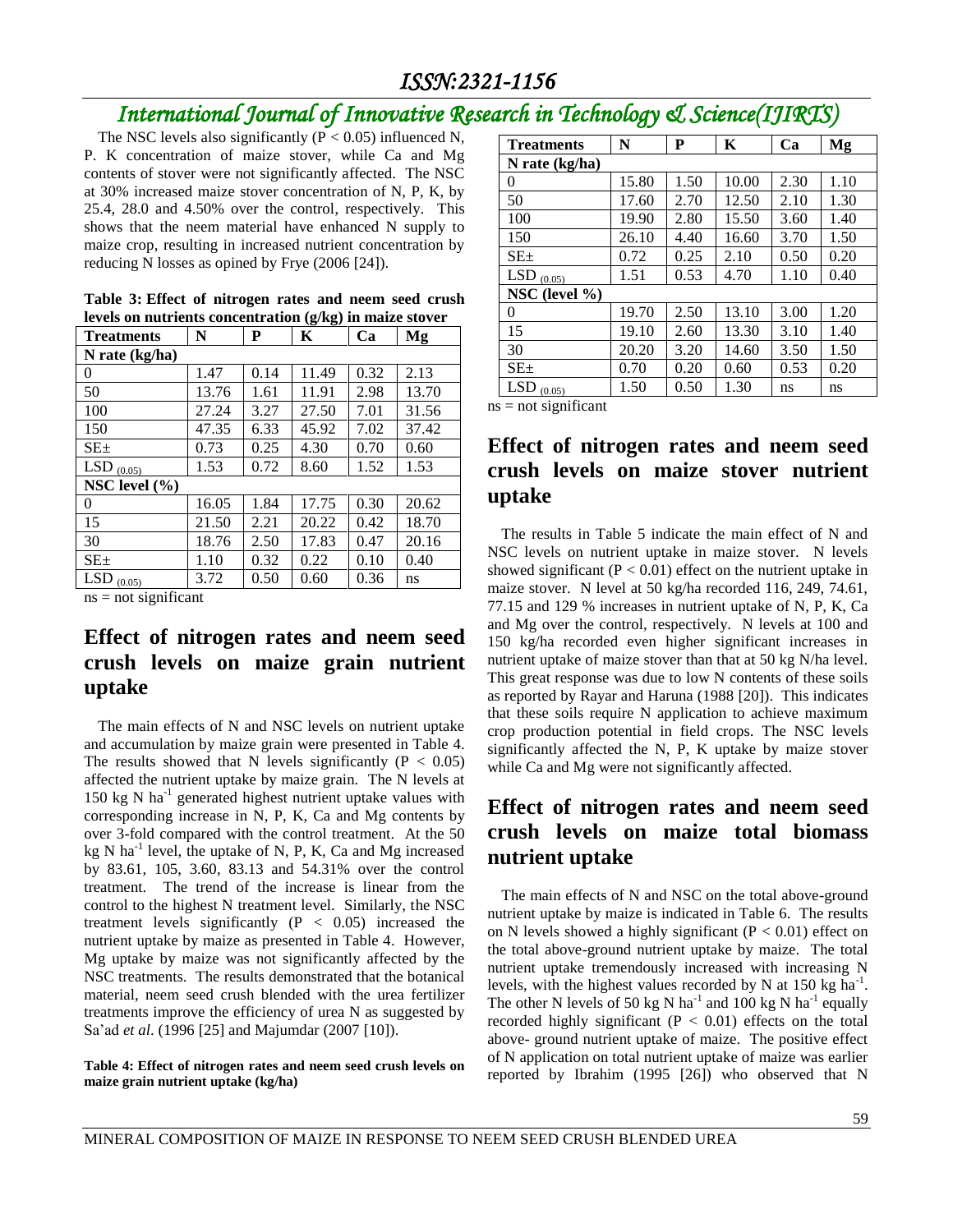# *International Journal of Innovative Research in Technology & Science(IJIRTS)*

addition had enhanced N supply and uptake of nitrogen and other mineral nutrients.

**Table 5:** Effect of nitrogen and neem seed crush levels on nutrient uptake in maize stover (kg/ha)

| <b>Treatment</b>     | N     | P     | K     | Ca    | Mg   |
|----------------------|-------|-------|-------|-------|------|
| $N$ (kg/ha)          |       |       |       |       |      |
| $\theta$             | 18.34 | 1.74  | 16.11 | 2.67  | 1.28 |
| 50                   | 39.60 | 6.08  | 28.13 | 4.73  | 2.93 |
| 100                  | 59.82 | 8.42  | 46.59 | 10.82 | 4.21 |
| 150                  | 90.60 | 15.27 | 57.62 | 12.84 | 5.20 |
| <b>SE</b>            | 4.30  | 0.35  | 2.10  | 0.50  | 0.20 |
| LSD $(0.05)$         | 8.86  | 0.73  | 4.70  | 1.10  | 0.45 |
| NSC $(%)$            |       |       |       |       |      |
| 0                    | 48.12 | 6.40  | 32.00 | 7.33  | 2.90 |
| 15                   | 48.90 | 6.65  | 34.02 | 7.93  | 3.60 |
| 30                   | 48.86 | 7.74  | 35.32 | 8.50  | 3.63 |
| <b>SE</b>            | 0.70  | 0.20  | 0.60  | 0.61  | 0.20 |
| <b>LSD</b><br>(0.05) | ns    | 0.50  | 1.30  | ns    | ns   |

 $ns = not significant.$ 

**Table 6: Effect of nitrogen rates and neem seed crush levels on maize total above-ground biomass nutrient uptake (kg/ha)** 

| <b>Treatment</b>     | N      | P     | K     | Ca    | Mg    |
|----------------------|--------|-------|-------|-------|-------|
| N<br>rate            |        |       |       |       |       |
| (kg/ha)              |        |       |       |       |       |
| 0                    | 19.81  | 1.88  | 17.60 | 2.99  | 3.41  |
| 50                   | 53.36  | 7.69  | 40.04 | 7.71  | 16.63 |
| 100                  | 87.06  | 11.09 | 74.09 | 17.83 | 35.77 |
| 150                  | 138.15 | 21.60 | 103.5 | 20.04 | 42.62 |
| $SE_{\pm}$           | 3.20   | 0.70  | 8.40  | 1.20  | 0.80  |
| LSD $(0.05)$         | 6.73   | 1.43  | 13.30 | 2.78  | 1.53  |
| NSC level            |        |       |       |       |       |
| $(\%)$               |        |       |       |       |       |
| 0                    | 64.17  | 8.30  | 49.75 | 7.63  | 23.32 |
| 15                   | 70.40  | 8.86  | 54.24 | 8.35  | 22.30 |
| 30                   | 67.53  | 10.24 | 53.15 | 8.97  | 23.79 |
| $SE_{\pm}$           | 7.41   | 0.52  | 0.82  | 0.70  | 0.68  |
| <b>LSD</b><br>(0.05) | ns     | 1.84  | 1.93  | ns    | ns    |

ns = not significant.

The NSC treatment levels significantly  $(P < 0.05)$  affected P and K uptake by maize but failed to impact a significant uptake on N, Ca and Mg. Ibrahim (1995 [26]) found that N application enhanced N and P uptake remarkably. A similar effect of neem cake treated N application on N, P and K uptake was reported by Rayar and Bello (1990 [27]) on wheat crop. The increased uptake by corn was due to increased N supply and improved physiological capacity of corn to absorb nutrients (Teyker, 2006 [28]).

#### **Effect of combined application levels of nitrogen and neem seed crush on**

# **nutrient concentration and total uptake by maize**

The results on the effect of combined application of nitrogen (N) and neem seed crush (NSC) on nutrient concentration in maize grain is presented in Table 7. The interaction of N and NSC levels significantly  $(P < 0.01)$ affected nitrogen, phosphorus, potassium and calcium concentrations in maize grain but failed to influence the magnesium concentration. The increase in the mineral content showed a linear trend across the treatments from the lowest to the highest levels. The highest combined treatment level of  $150 \text{ kg}$  Nha<sup>-1</sup> and NSC at 30% applied N recorded the greatest increases in the mineral concentration of maize grain. At this combined level, increases in N, P. K and Ca contents were 111.0, 336, 101.91 and 100.0% over the control respectively. Similarly, the 100 kg N  $ha^{-1}$  with various levels of NSC both at 15 and 30% recorded significant responses in mineral nutrient concentration in maize grain. The increases due to the combined application resulted from the enhanced ammonium supply to maize crop which stimulated growth of extensive rooting system leading to increased absorption of mineral nutrient by maize. A similar finding was reported on wheat crop by Rayar and Bello (1990 [27]) and Bundy (2004 [29]) on maize crop.

**Table 7: Effect of combined levels of nitrogen and neem seed crush on nutrient concentration (g/kg) in maize grain**

| $N \times NSC$  | N                    | P                  | $\mathbf{w}$<br>K     | Ca                | Mg   |
|-----------------|----------------------|--------------------|-----------------------|-------------------|------|
| $0 \times 0$    | $11.40^{\text{d}}$   | 1.10 <sup>e</sup>  | $14.20^{8}$           | 0.30 <sup>d</sup> | 2.80 |
| $0 \times 15$   | 14.70 <sup>d</sup>   | 1.60 <sup>d</sup>  | $13.70^{8}$           | 0.30 <sup>d</sup> | 2.00 |
| $0 \times 30$   | $15.30$ <sup>d</sup> | 1.80 <sup>q</sup>  | 14.00 <sup>g</sup>    | 0.30 <sup>d</sup> | 3.10 |
| $50 \times 0$   | $23.80^{bc}$         | 2.30 <sup>cd</sup> | $20.20$ <sup>de</sup> | $0.40^\circ$      | 2.00 |
| $50 \times 15$  | $28.30^{b}$          | $3.40^{bc}$        | $20.60^{\rm d}$       | 0.50 <sup>b</sup> | 2.00 |
| $50 \times 30$  | $23.10^{bc}$         | 2.40 <sup>cd</sup> | 19.30 <sup>f</sup>    | $0.40^\circ$      | 2.10 |
| $100 \times 0$  | $20.70^{bc}$         | $2.60^\circ$       | $20.80$ <sup>cd</sup> | 0.50 <sup>b</sup> | 2.00 |
| $100 \times 15$ | $25.30^{b}$          | 2.50 <sup>cd</sup> | $21.10^{\circ}$       | 0.50 <sup>b</sup> | 2.10 |
| $100 \times 30$ | $23.90^{bc}$         | $3.40^{bc}$        | $22.40^{bc}$          | $0.60^{\rm a}$    | 2.20 |
| $150 \times 0$  | $34.30^{\rm a}$      | 4.00 <sup>b</sup>  | $25.40^{6}$           | 0.50 <sup>b</sup> | 3.10 |
| $150 \times 15$ | 33.30 <sup>ab</sup>  | 4.10 <sup>ab</sup> | $27.70^{ab}$          | $0.60^{\rm a}$    | 2.40 |
| $150 \times 30$ | $37.40^a$            | 5.00 <sup>a</sup>  | $28.50^a$             | $0.60^{\rm a}$    | 2.70 |
| $SE_{\pm}$      | 1.70                 | 0.40               | 0.48                  | 0.02              | ns   |

Means followed by the same letter within a column are not significantly different at 5% level of probability (DMRT).

The results in Table 8 also indicate the effect of combined levels of N and NSC on nutrient content of maize stover. These results also show a significant effect on N, P, K and Ca contents of stover while Mg concentration is not significantly affected. As expected, the mineral concentration of stover increased with increasing levels of combined treatments. The magnitude of increase for N, P, K and Ca were 97.22, 355, 100 and 95% over the control, respectively. The increase in nutrient concentration is not unconnected with the preponderance of NH<sub>4</sub>-N in the root zone which stimulated the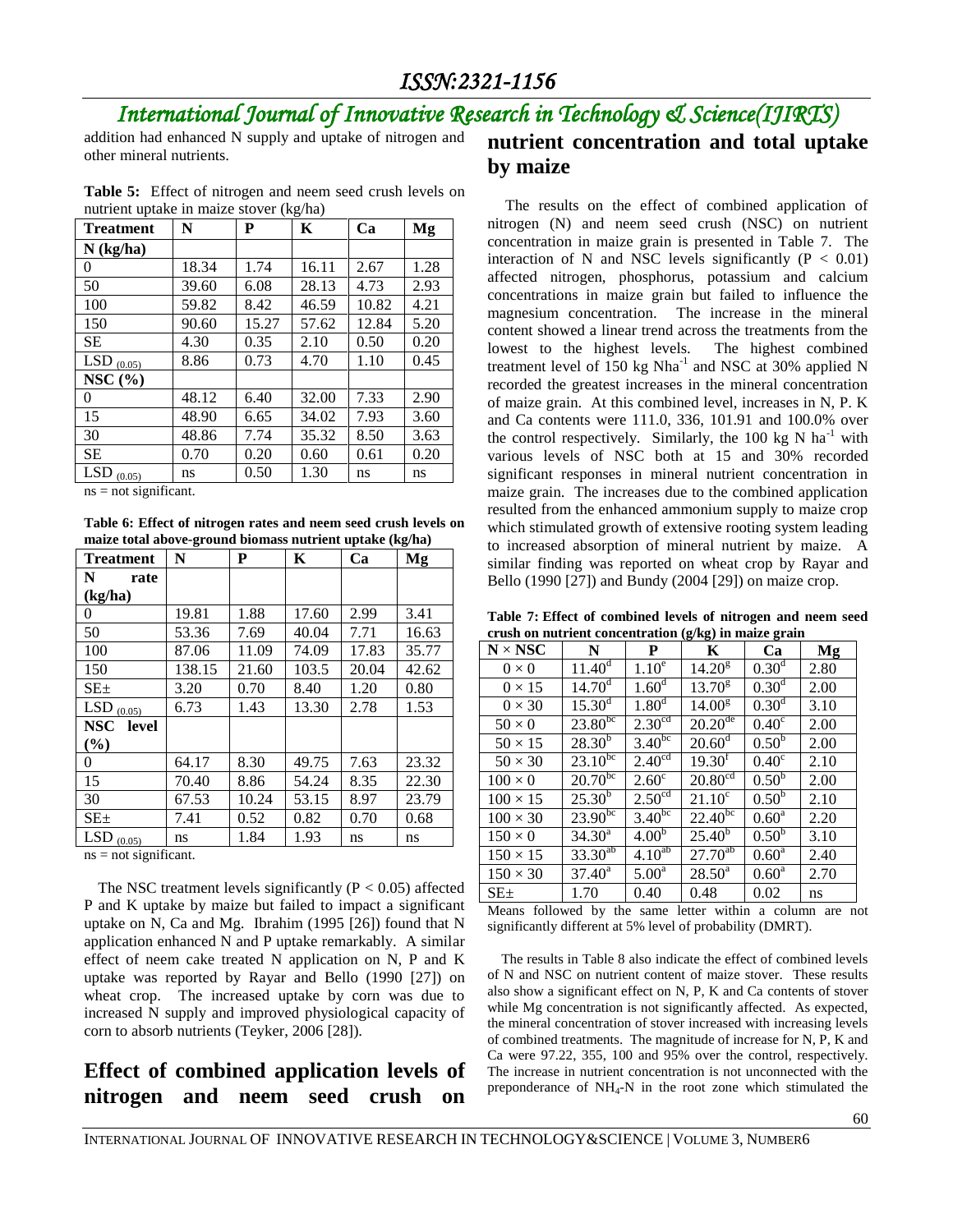# *International Journal of Innovative Research in Technology & Science(IJIRTS)*

root's capacity to absorb mineral nutrients as opined by Marshner (1997 [30]) and Teyker (2006 [28]).

**Table 8: Effect of combined application of N and NSC on nutrient concentration of maize stover (g/kg)**

| $N \times NSC$  | N                                        | P                  | K               | Ca                 | Mg        |
|-----------------|------------------------------------------|--------------------|-----------------|--------------------|-----------|
| $0 \times 0$    | $14.40^e$                                | $0.50^{\text{t}}$  | $9.8^{6}$       | $2.20^{\circ}$     | 1.02      |
| $0 \times 15$   | $16.20$ <sup><math>\text{J}</math></sup> | $0.60^{\rm t}$     | $10.0^{b}$      | $2.30^{b}$         | 1.20      |
| $0 \times 30$   | $16.80^{d}$                              | 1.90 <sup>e</sup>  | $10.2^b$        | $2.50^{bc}$        | 1.20      |
| $50 \times 0$   | 9.60 <sup>cd</sup>                       | $1.30^{\text{de}}$ | $12.2^{b}$      | 3.00 <sup>b</sup>  | 1.30      |
| $50 \times 15$  | 16.00 <sup>de</sup>                      | $3.30^\circ$       | $12.40^{\circ}$ | 3.00 <sup>b</sup>  | 1.40      |
| $50 \times 30$  | 17.20 <sup>d</sup>                       | 2.70 <sup>d</sup>  | $13.00^{\rm a}$ | $3.30^{b}$         | 1.30      |
| $100 \times 0$  | $20.60^{bc}$                             | $3.60^{b}$         | $14.10^a$       | 3.50 <sup>ab</sup> | 1.20      |
| $100 \times 15$ | $20.80^{bc}$                             | $2.90^{bc}$        | $14.60^{\circ}$ | $3.40^{ab}$        | 1.40      |
| $100 \times 30$ | 18.40 <sup>cd</sup>                      | $3.90^{ab}$        | $17.70^{\circ}$ | $3.80^{ab}$        | 1.60      |
| $150 \times 0$  | $24.20^{bc}$                             | $2.80^{bc}$        | $16.30^{a}$     | 3.10 <sup>ab</sup> | 1.40      |
| $150 \times 15$ | $25.80^{ab}$                             | 3.20 <sup>b</sup>  | $16.20^{\rm a}$ | 3.60 <sup>ab</sup> | 1.50      |
| $150 \times 30$ | $28.40^a$                                | 4.00 <sup>a</sup>  | $17.40^{\circ}$ | 4.20 <sup>a</sup>  | 1.50      |
| $SE_{\pm}$      | 2.60                                     | 0.31               | 1.50            | 1.00               | <b>Ns</b> |

Means followed by the same letter within a column are not significantly different at 5% level of probability (DMRT).

The interaction effects of N and NSC on maize grain nutrient uptake is presented in Table 9. The N and NSC combined levels significantly influenced nutrient uptake by maize grain. The increase is linear from the lowest to the highest treatment levels. Although the highest combined treatment of  $150 \text{ kg}$  N ha<sup>-1</sup> and NSC at  $30\%$  recorded the highest mineral uptake by maize grain, the N at  $100 \text{ kg ha}^{-1}$ level combined with NSC at 30% generated a comparable response by recording a greater uptake per unit urea – N applied. These results again showed the nitrification inhibitory properties of the neem product which enhanced N and other nutrients uptake by maize as corroborated the findings of Alofe and Obigbesan (1995 [31]) and Laijawala (2010 [32]). The inhibiting nitrification of applied N is important because the  $NH_4$ <sup>N</sup> form is held tightly by soil particles and not subject to leaching and denitrification losses resulting in better uptake by maize crop Schwab and Murdock (2010 [22]).

The results in Table 10 showed that combined application of N and NSC levels significantly influenced the mineral nutrient uptake by maize stover. A linear response in nutrient uptake was discernible due to the increasing combined N and NSC treatments. The highest nutrient uptake by maize stover was recorded by 150 kg N  $\text{ha}^{-1}$  and NSC at 30%. A similar result was recorded by Rayar and Bello (1990 [27]) who reported tremendous uptake of nutrients by wheat crop supplied with neem cake coated urea – N. The levels of nutrient accumulation in maize stover however declined in plots with zero nitrogen treatments with increasing NSC levels. This was attributed to biological immobilization triggered by the neem material Ashworth (1986 [33]).

**Table 9: Effect of combined levels of N and NSC on nutrient uptake by maize grain (kg/ha)**

| uptane by malle gram (ng/na)   |                                |                        |                     |                    |                    |  |  |  |  |  |
|--------------------------------|--------------------------------|------------------------|---------------------|--------------------|--------------------|--|--|--|--|--|
| $\mathbf{N}\times\mathbf{NSC}$ | N                              | P                      | K                   | Ca                 | Mg                 |  |  |  |  |  |
| $0 \times 0$                   | $1.5\overline{6}$ <sup>d</sup> | $0.15^{f}$             | $1.95^{\text{f}}$   | 0.04 <sup>f</sup>  | 0.25 <sup>d</sup>  |  |  |  |  |  |
| $0 \times 15$                  | $1.93^{\rm d}$                 | $0.21^{f}$             | 1.80 <sup>f</sup>   | $0.04^{\rm f}$     | 0.26 <sup>d</sup>  |  |  |  |  |  |
| $0 \times 30$                  | 0.76 <sup>d</sup>              | $0.09^{\text{t}}$      | $0.70^{1}$          | $0.02^{\rm f}$     | 0.10 <sup>d</sup>  |  |  |  |  |  |
| $50 \times 0$                  | 14.06 <sup>c</sup>             | $1.44$ <sup>de</sup>   | $12.63^e$           | $0.25^{\circ}$     | $1.25^{\circ}$     |  |  |  |  |  |
| $50 \times 15$                 | $14.71^{\circ}$                | $2.15^d$               | $13.01^{\text{de}}$ | $0.32^{\text{de}}$ | 1.26 <sup>c</sup>  |  |  |  |  |  |
| $50 \times 30$                 | 12.26 <sup>c</sup>             | 1.27 <sup>e</sup>      | $10.24^e$           | $0.21^e$           | 1.12 <sup>c</sup>  |  |  |  |  |  |
| $100 \times 0$                 | $17.50^{\circ}$                | $2.2\overline{3}^{cd}$ | $17.84^d$           | $0.43^d$           | 1.72 <sup>c</sup>  |  |  |  |  |  |
| $100 \times 15$                | $31.47^{b}$                    | $2.86^{\circ}$         | $26.25^{\circ}$     | 0.62 <sup>cd</sup> | $2.61^{b}$         |  |  |  |  |  |
| $100 \times 30$                | $35.22^{\overline{a}}$         | 4.50 <sup>b</sup>      | $29.55^{bc}$        | 0.80 <sup>ab</sup> | 2.90 <sup>b</sup>  |  |  |  |  |  |
| $150 \times 0$                 | $32.20^{ab}$                   | 4.37 <sup>bc</sup>     | $33.70^{b}$         | 0.66 <sup>c</sup>  | 4.11 <sup>a</sup>  |  |  |  |  |  |
| $150 \times 15$                | $39.10^a$                      | $6.12^{ab}$            | $41.33^{a}$         | 0.50 <sup>a</sup>  | 3.60 <sup>ab</sup> |  |  |  |  |  |
| $150 \times 30$                | $41.13^a$                      | $7.21^{\rm a}$         | $42.80^{\rm a}$     | 0.90 <sup>a</sup>  | $4.05^{\rm a}$     |  |  |  |  |  |
| $SE_{\pm}$                     | 3.92                           | 0.92                   | 2.10                | 0.05               | 0.28               |  |  |  |  |  |

| Means followed by the same letter within a column are not  |  |  |  |  |  |
|------------------------------------------------------------|--|--|--|--|--|
| significantly different at 5% level of probability (DMRT). |  |  |  |  |  |

**Table 10: Effect of combined levels of nitrogen and neem seed crush on nutrient uptake by maize stover (kg/ha)**

| crush on nutrient aptaint by manic stover $\mathbf{u}_i$ |                        |                       |                       |                   |                       |  |  |  |  |  |  |
|----------------------------------------------------------|------------------------|-----------------------|-----------------------|-------------------|-----------------------|--|--|--|--|--|--|
| $N \times NSC$                                           | N                      | P                     | $\mathbf{K}$          | Ca                | Mg                    |  |  |  |  |  |  |
| $0 \times 0$                                             | $21.13^{fg}$           | 1.61 <sup>g</sup>     | $14.40^{\rm g}$       | $3.23^{\circ}$    | $1.47^{\rm b}$        |  |  |  |  |  |  |
| $0 \times 15$                                            | 17.01 <sup>g</sup>     | $1.70^{8}$            | 10.50 <sup>g</sup>    | $2.42^{\circ}$    | 1.26 <sup>b</sup>     |  |  |  |  |  |  |
| $0 \times 30$                                            | $16.24^{\rm g}$        | $1.74^{8}$            | $9.86^{\rm g}$        | $2.43^{\circ}$    | $1.16^{6}$            |  |  |  |  |  |  |
| $50 \times 0$                                            | $40.18$ <sup>de</sup>  | $4.72^{f}$            | $25.01^{\rm f}$       | $6.15^{bc}$       | $2.67^{b}$            |  |  |  |  |  |  |
| $50 \times 15$                                           | $43.50^{\overline{d}}$ | $9.24^{\circ}$        | $33.72$ <sup>de</sup> | 8.20 <sup>b</sup> | $3.81^{ab}$           |  |  |  |  |  |  |
| $50 \times 30$                                           | $34.11$ <sup>ef</sup>  | $4.76^{f}$            | $25.78$ <sup>ef</sup> | 6.54 <sup>b</sup> | $2.58^{b}$            |  |  |  |  |  |  |
| $100 \times 0$                                           | $58.03^{\circ}$        | $7.32^e$              | $39.72^{cd}$          | 9.86 <sup>b</sup> | $3.38^{ab}$           |  |  |  |  |  |  |
| $100 \times 15$                                          | $67.95^{bc}$           | $8.17$ <sup>de</sup>  | $47.70^{bc}$          | $11.43^{ab}$      | $4.57^{\rm a}$        |  |  |  |  |  |  |
| $100 \times 30$                                          | $54.00^{\text{de}}$    | $9.97^{\overline{c}}$ | $51.91^{b}$           | $11.15^{ab}$      | 4.70 <sup>a</sup>     |  |  |  |  |  |  |
| $150 \times 0$                                           | $83.10^{5}$            | $13.73^{b}$           | $55.96^{b}$           | $10.64^{ab}$      | $4.81^{\overline{a}}$ |  |  |  |  |  |  |
| $150 \times 15$                                          | $82.50^{6}$            | $13.11^{b}$           | $51.80^{5}$           | $11.51^{ab}$      | 4.80 <sup>a</sup>     |  |  |  |  |  |  |
| $150 \times 30$                                          | $107.7^{\circ}$        | $18.96^{\circ}$       | $65.98^{a}$           | $15.93^{a}$       | 5.70 <sup>a</sup>     |  |  |  |  |  |  |
| $SE+$                                                    | 5.91                   | 0.71                  | 3.50                  | 2.50              | 1.15                  |  |  |  |  |  |  |

Means followed by the same letter within a column are not significantly different at 5% level of probability (DMRT)

The interaction effect of N and NSC application showed significant ( $P < 0.05$ ) effect on the total nutrient uptake by maize (Table 11). The highest nutrient uptake by maize was recorded by the combined rate of 150 kg N and NSC at 30% which showed tremendous increase in N, P, K, Ca and Mg uptake by maize crop. This is attributed to mobilization of large portion of N and P and smaller portions of other nutrients for grain development. Apart from the spectacular increases recorded by 150 kg N and NSC at 30% level, the combinations of 100 kg N with NSC at 15% and 30% both showed comparable responses to that of 150 kg N application alone, showing that there is accrued benefit when neem material is applied along with the urea fertilizer. The result generally confirmed the conjecture that applying fertilizer N with inhibitors improve the N use efficiency of crops by enhancing N supply Nelson and Huber (2001 [34])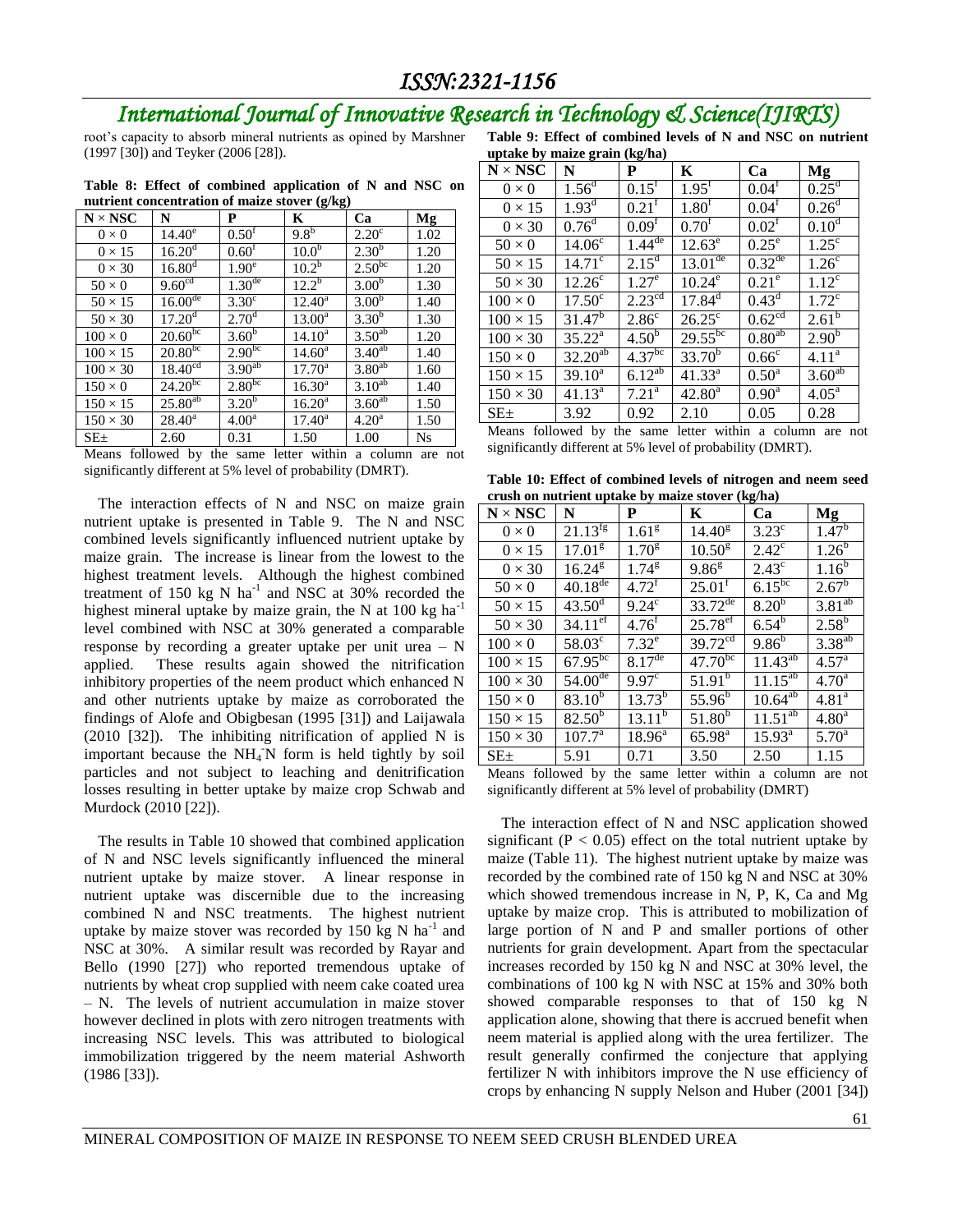# *International Journal of Innovative Research in Technology & Science(IJIRTS)*

and Laijawala (2007 [32]). Consequently, urea N is judiciously utilized by maize crop to achieve maximum production, and save cost on fertilizer N inputs.

| crusii on marze total above-ground nutrient uptake (kg/na) |                        |                     |                     |                     |                        |
|------------------------------------------------------------|------------------------|---------------------|---------------------|---------------------|------------------------|
| $N \times NSC$                                             | N                      | P                   | K                   | Ca                  | Mg                     |
| $0\times 0$                                                | $22.13^{8}$            | $1.76^{\text{t}}$   | $16.35^{\rm f}$     | 3.27e               | 1.72 <sup>d</sup>      |
| $0 \times 15$                                              | $18.94^{8}$            | $1.91^{\text{f}}$   | 12.30 <sup>f</sup>  | 2.46e               | $1.52^d$               |
| $0 \times 30$                                              | $17.04^{\rm g}$        | $1.83^f$            | $10.56^{\rm f}$     | $2.43^e$            | 1.26 <sup>d</sup>      |
| $50\times0$                                                | $54.24$ <sup>ef</sup>  | $6.16^e$            | $37.64^e$           | 6.40 <sup>d</sup>   | $3.92^{\circ}$         |
| $50 \times 15$                                             | $58.21^{\circ}$        | 11.39 <sup>cd</sup> | $46.73^{de}$        | 8.52 <sup>cd</sup>  | $5.07^{\overline{c}}$  |
| $50 \times 30$                                             | $46.37$ <sup>f</sup>   | $6.05^{\circ}$      | $36.02^e$           | $6.75$ <sup>d</sup> | $3.70^{\circ}$         |
| $100\times 0$                                              | $75.53^{\overline{d}}$ | $9.55^{\rm d}$      | $57.56^{\rm d}$     | $10.29^{bc}$        | $5.10^{\circ}$         |
| $100 \times 15$                                            | $99.42^{\circ}$        | $11.03^d$           | $73.95^\circ$       | $12.05^{\rm b}$     | $7.18^{b}$             |
| $100 \times 30$                                            | $89.22^{\circ}$        | $14.47^{\circ}$     | 81.46 <sup>bc</sup> | $11.95^{b}$         | $7.60^{b}$             |
| $150 \times 0$                                             | $115.3^{b}$            | $18.10^{6}$         | $89.66^{\rm b}$     | 11.30 <sup>bc</sup> | $8.92^{\overline{ab}}$ |
| $150 \times 15$                                            | $121.6^{b}$            | $19.23^{b}$         | $93.13^{b}$         | $12.41^{b}$         | $8.40^{\overline{ab}}$ |
| $150 \times 30$                                            | $148.8^{\rm a}$        | $26.17^{a}$         | $108.8^{\rm a}$     | $16.83^{a}$         | $9.75^{\text{a}}$      |
| $SE_{\pm}$                                                 | 4.93                   | 1.32                | 5.08                | 1.22                | 0.73                   |

**Table 11: Effect of combined levels of nitrogen and neem seed crush on maize total above-ground nutrient uptake (kg/ha)** 

Means followed by the same letter within a column are not significantly different at 5% level of probability (DMRT).

# **Conclusion**

The study indicated that N application alone and in combination with neem seed crush increased the mineral nutrient concentration in grain and stover and the total above ground uptake by maize. The nutrient accumulation in maize grain was greater than that of the stover. The result demonstrated that 100 kg N ha<sup>-1</sup> and NSC at 30% recorded better nutrient uptake than N at 150 kg ha<sup>-1</sup> alone. Combined application of  $\overline{N}$  and NSC at 150 kg ha<sup>-1</sup> and NSC at 30% was the best as this interaction increased N, P, K and Ca concentration and uptake in maize. This shows that the botanical inhibitor treated N was better utilized by maize plant.

### Acknowledgments

The authors are thankful to the University of Maiduguri for the support to develop this document.

### References

[1] J. O. S. Kogbe and J. A. Adediran. Influence of nitrogen, phosphorus and potassium on the yield of maize in the Savanna zone of Nigeria. African Journal of Biotechnology. Vol. 2(10) pp 345-349. 2003.

- [2] F.C. Selles, A. Campbell and R. P. Zeutner. Effect of cropping and fertilization on plant and soil phosphorus. Soil Science Society of American journal 359: 140-145. 1995.
- [3] M. A. Hussaini, N. B. Ogunlela, A. A. Ramalan, and A. M. Falaki, Mineral composition of Dry Season Maize (*Zea mays L.*) in Response to varying levels of Nitrogen, Phosphorus and Irrigation. *World J. Agric. Sci*., 2008. 4(6): 775-780.
- [4] H. Marschner. Mineral Nutrition of Higher Plants. 2<sup>nd</sup> Ed. Academic Press. Hacourt Brace and Company, London. 1997.
- [5] J. L. Havlin, J. D. Beaton, S.L. Tisdale and L. Nelson. Soil Fertlity and Fertilizers: An introduction to nutrient management (Seventh edition) Pearson Education (Pubs.) 2007. Pp.75.
- [6] G. Malla, A. Bhatia, H. Pathak, S. Prasad, M. C. Jain, and J. Singh. Mitigating nitrous oxide and methane emissions from soil in rice-wheat system of the Indo-Gangetic chemisphere, 2005, 58:141-147.
- [7] A. M. Hermann, E. Witter, and T. Katterer. Use of acetylene as a nitrification inhibitor to reduce biases in gross N transformation rates in a soil showing rapid disappearance of added ammonium. *Soil Biol. Biochem*. 2007, 39:2390-2400.
- [8] O. Yu, Y. Chen, X. Ye, O. Zhang, Z. Zhang, and P. Tian, Evaluation of nitrification inhibitor 3,4 dimethyl Pyrozole phosphate on nitrogen leaching in undisturbed soil columns. *Chemosphere*, 2007, 67: 872-878.
- [9] R. Prasad and J. F. Parmar. Nitrification inhibitors for the agriculture, health and environment. *Adv. Agron*. 1995, 54: 233-281.
- [10] D. Majumdar. Unexploited botanical nitrification inhibitors prepared from Karanja plant. *Natural Product Radiance*, 2007, Vol.7 (1): pp.58 – 67.
- [11] S. Moharty, A. K. Patra, and P. K. Chhonkar. Neem (*Azadirachta Indica, J.*) Seed kernel powder retards urease and nitrification activities in different soils at contrasting moisture and temperature regimes. *Biores. Technol*. 2008, 99(4): 894-899.
- [12] D.Majumdar. Suppression of nitrification and  $N_2O$ emission by karanjin – a nitrification inhibitor prepared from Karanja (Pongamia globra vent). *Chemisphere,* 2002, 47(8): 845 – 850.
- [13] K. L. Sahrawat and B. S. Parmar. Alcohol extract of "neem" seed as nitrification inhibitor. *J. Indian Soc. Soil Sci.* 1975, 23:131-14.
- [14] USDA Soil Survey Staff. Keys to Soil Taxonomy (9<sup>th</sup>) Ed.). United State Department of Agriculture, WRSC, Washington D.C. 2003.
- [15] G. W. Gee and D. Orr. Particle size analysis. In: Dane, J. H. and Topp, G. C. (Eds.). Methods of soil analysis, part II, physical methods. Soil Science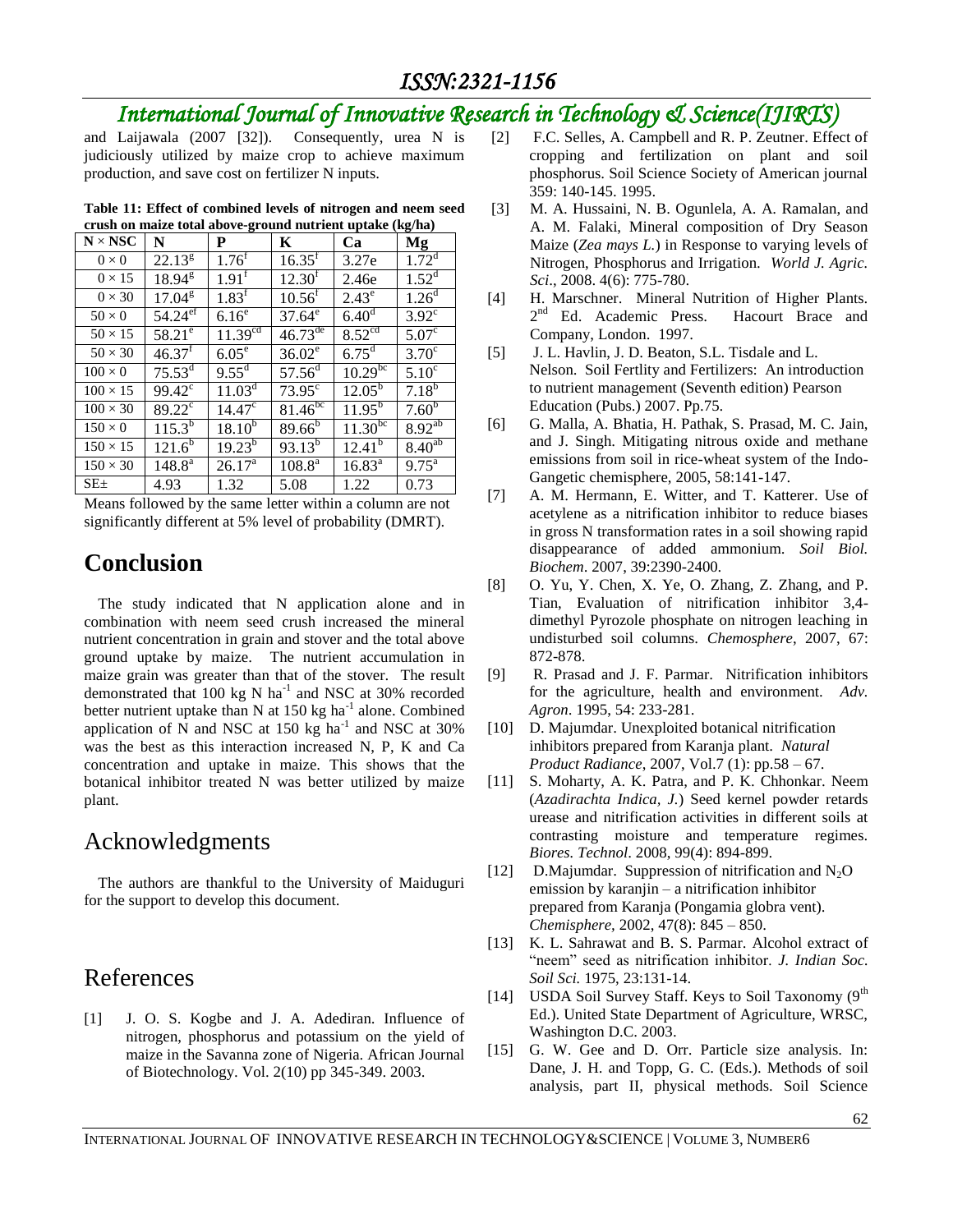# *International Journal of Innovative Research in Technology & Science(IJIRTS)*

Society of America Book Series No. 5, ASA and SSSA Madison, WI pp225-273. 2002.

- [16] J. H. Dane and G. C. Topp. Methods of soil analysis, physical methods. Soil Science Society of America Book Series No. 5, ASA and SSSA Madison, WI pp274-298. 2002.
- [17] FPDD. Fertilizer use and Management for Crops in Nigeria. Fertilizer Procurement and Distribution Division. Federal Ministry of Water Resources and Rural Development, Lagos, 163 pp. 1989.
- [18] K. A. Gomez and A. A. Gomez. Statistical Procedures for Agricultural Research 2<sup>nd</sup>.Edn. John Wiley and Sons, New York. 1984. Pp. 679.
- [19] A. M. Chiroma, J. D. Kwari and A. B. Alhassan. Effect of different management practices on selected soil fertility parameters in a sandy soil in a north eastern Nigeria. *Journal of sustainable Agriculture and Environment*. 2002, 4(2): 264-274.
- [20] A. J. Rayar and B. U. Haruna. Studies on distribution of total and available nitrogen in the soils of South Chad Irrigation area of Borno state. *Annals of Borno*. 1988, 2: 105.
- [21] H. A. Eltelib, M. A. Hamad and E. E., Ali. The effect of nitrogen and phosphorus fertilization on growth, yield and quality of forage maize (*Zea mays. L*.) *J. Agron,* 2006, 5(3): 515-518.
- [22] G. J. Schwab and L. W. Murdock. Nitrogen transformation inhibitors and controlled Release urea. Cooperative Extension Service. University of Kentucky, Lexington, KY, 40546. 2010.
- [23] R. Goos. Effect of Nutrisphere-N on urea hydrolysis, nitrification and volatilization In: Proceedings of the 38<sup>th</sup> North Central Extension-Soil Fertility conference, 24: 89-96, Nov., 12-13, Des Mornes, I. A. 2008.
- [24] W. Frye. Nitrification Inhibition for nitrogen efficiency and environment protection. IFA International Workshop on Enhanced-Efficiency Fertilizers, Frankfurt, Germany, 2006.
- [25] L. O. Sa'ad, S. Lehmann and R. Conrad. Influence of thiosulfate on nitrification, denitrification and production of nitric oxide and nitrous oxide in soil. *Boil. Fert. Soils,* 1996, 21:152-159.
- [26] A. Ibrahim. Effect of Nitrogen Fertilizer and Farmyard Manure Application on Yield and nutrient uptake of Maize (*Zea mays L.*) in a Semi-arid soil. M.Sc. Thesis. Department of Soil Science, University of Maiduguri. Pp.65. 1995.
- [27] A. J. Rayar and D. R. Bello. Effect of neem seed crush treated urea on yield and nitrogen use efficiency of wheat. In: Proceedings of the First National Conference on Wheat Production, Feb. 1990, Maiduguri, Nigeria, 1990.
- [28] R. H. Teyker. Influence of Nitrogen and potassium sources on corn yield and xylem Exudate composition. *J. Plant Nutr*. 2006, 14:79-85.
- [29] L. G. Bundy. Corn Fertilization. University of Wisconsin Cooperative Extension Pub., A3340. Lake St. Rm 103, Madison, WI, 53706, 2004.
- [30] C. O. Alofe, and O. Obigbesan. Nitrogen concentration in maize as affected by cropping history and time of application of N fertilizers. *Samaru J. Agric. Res*., 1995, 11:80-86.
- [31] K. Laijawala. Neem as a Nitrification inhibitor. International Conference on Enhanced–Efficiency Fertilizers. IFA, 23-24, March, 2010, Miami, FL. USA, 2010.
- [32] J. Ashworth. Comments on nitrification inhibition by nitrapyrin and volatile compounds. *Soil Sci. Soc. Am. J.,* 1986, 50:268-268.
- [33] D. W. Nelson and D. Huber. Nitrogen inhibitor for corn production. National corn Handbook (NCH-55). Cooperative Extension Service. Iowa State University, Ames, USA. 2001.

# **Biographies**

**GONI MAKINTA** received the B.Sc. degree in Agriculture from the University of Maiduguri, Maiduguri, Borno State, in 1983 and the M.Sc. degree in Soil Science from the University of Maiduguri, Maiduguri, Borno State, in 2002. Currently, He is a Lecturer II at the University of Maiduguri. His teaching and research areas include soil fertility and plant nutrition.

**JOSHUA DANKASA KWARI** received the B.Sc. degree in Agriculture from the University of Maiduguri, Maiduguri, Borno State, in 1982 and the Ph.D. degree in Soil Chemistry, Fertility and Management from the University of Aberdeen, Aberdeen, Scotland in 1987. Currently, He is a Professor of Soil Science at University of Maiduguri. His teaching and research areas include soil chemistry, fertility, management and plant nutrition.

**ADAM LAWAN NGALA** received the B.Sc. degree in Soil Science from the University of Maiduguri, Maiduguri, Borno State, in 1998, the M.Sc. degree in Soil Science from the University of Maiduguri, Maiduguri, Borno State, in 2007, and the Ph.D. degree in Soil Fertility and Plant Nutrition from the University of Maiduguri, Maiduguri, Borno State in 2015, respectively. Currently, He is a Senior Lecturer at the University of Maiduguri. His teaching and research areas include Soil fertility and plant nutrition and soil nutrient balance..